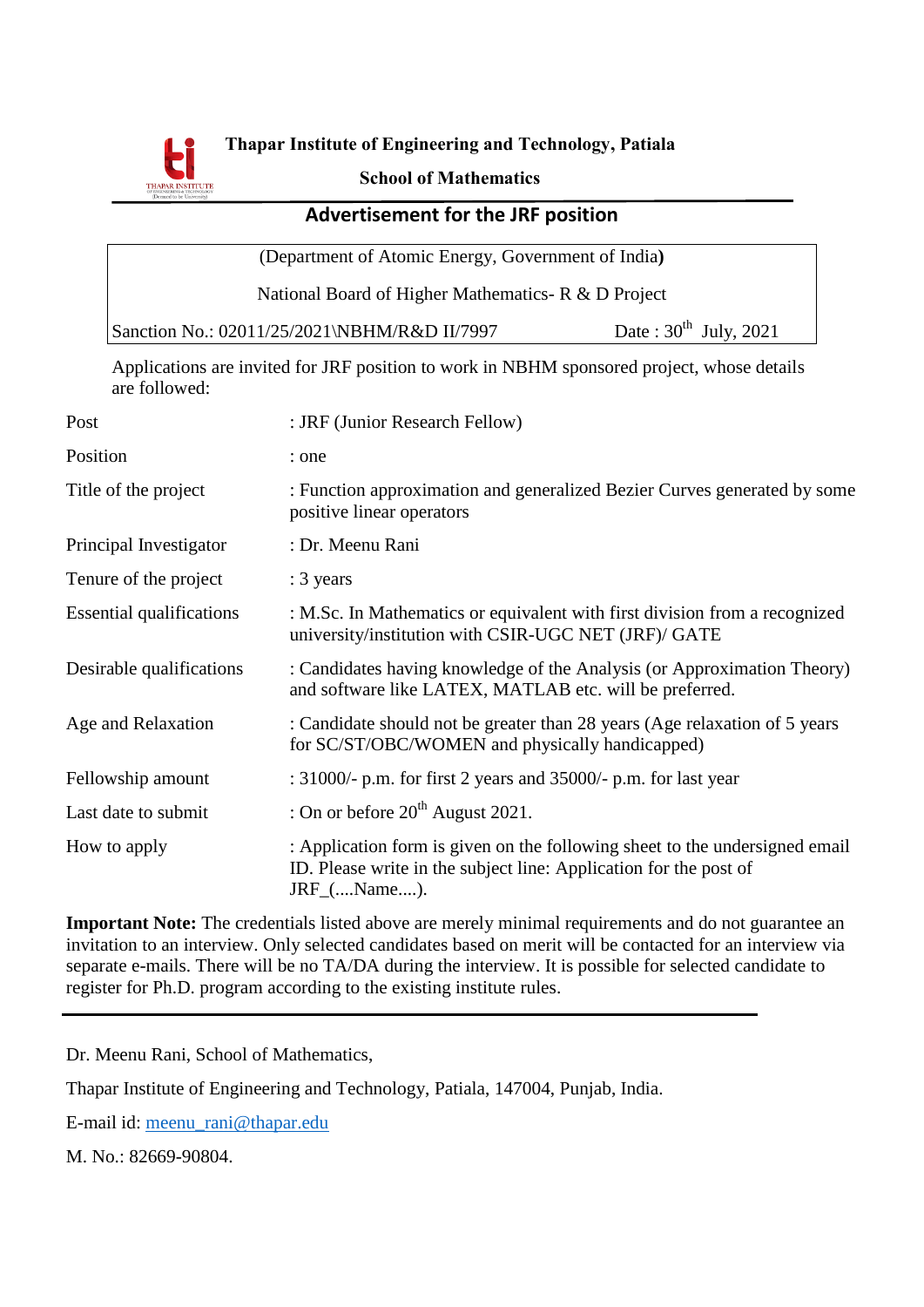# **Application form for Junior Research Fellow (JRF) to work in**

## **NBHM sponsored project**

Recent Photograph

#### **Personal Details:**

| Full Name (In capital)           |  |                          |  |  |
|----------------------------------|--|--------------------------|--|--|
| Date of Birth                    |  | Category                 |  |  |
| (DD/MM/YY)                       |  | (General/SC/ST/OBC)      |  |  |
| Age (in years)                   |  | Gender                   |  |  |
|                                  |  | (Male/Female)            |  |  |
| <b>Marital Status</b>            |  | Nationality              |  |  |
| (Single/Married)                 |  |                          |  |  |
| <b>Address for Communication</b> |  | <b>Permanent Address</b> |  |  |
|                                  |  |                          |  |  |
|                                  |  |                          |  |  |
| Mobile/Phone                     |  | Email:                   |  |  |
| No.                              |  |                          |  |  |

### **Details of School/University/Institute Studied (From Matriculation Onward):**

| S.<br>No. | <b>Degree</b> | <b>Discipline</b> | University/Institute | Regular/<br>Part-time | Year | %Marks<br>$/CGPA*$ | <b>Division</b> |
|-----------|---------------|-------------------|----------------------|-----------------------|------|--------------------|-----------------|
| 1.        |               |                   |                      |                       |      |                    |                 |
| 2.        |               |                   |                      |                       |      |                    |                 |
| 3.        |               |                   |                      |                       |      |                    |                 |
| 4.        |               |                   |                      |                       |      |                    |                 |
| 5.        |               |                   |                      |                       |      |                    |                 |

*\*[Please also submit softcopy of the semester-wise mark-sheets as well as softcopy of degree]*